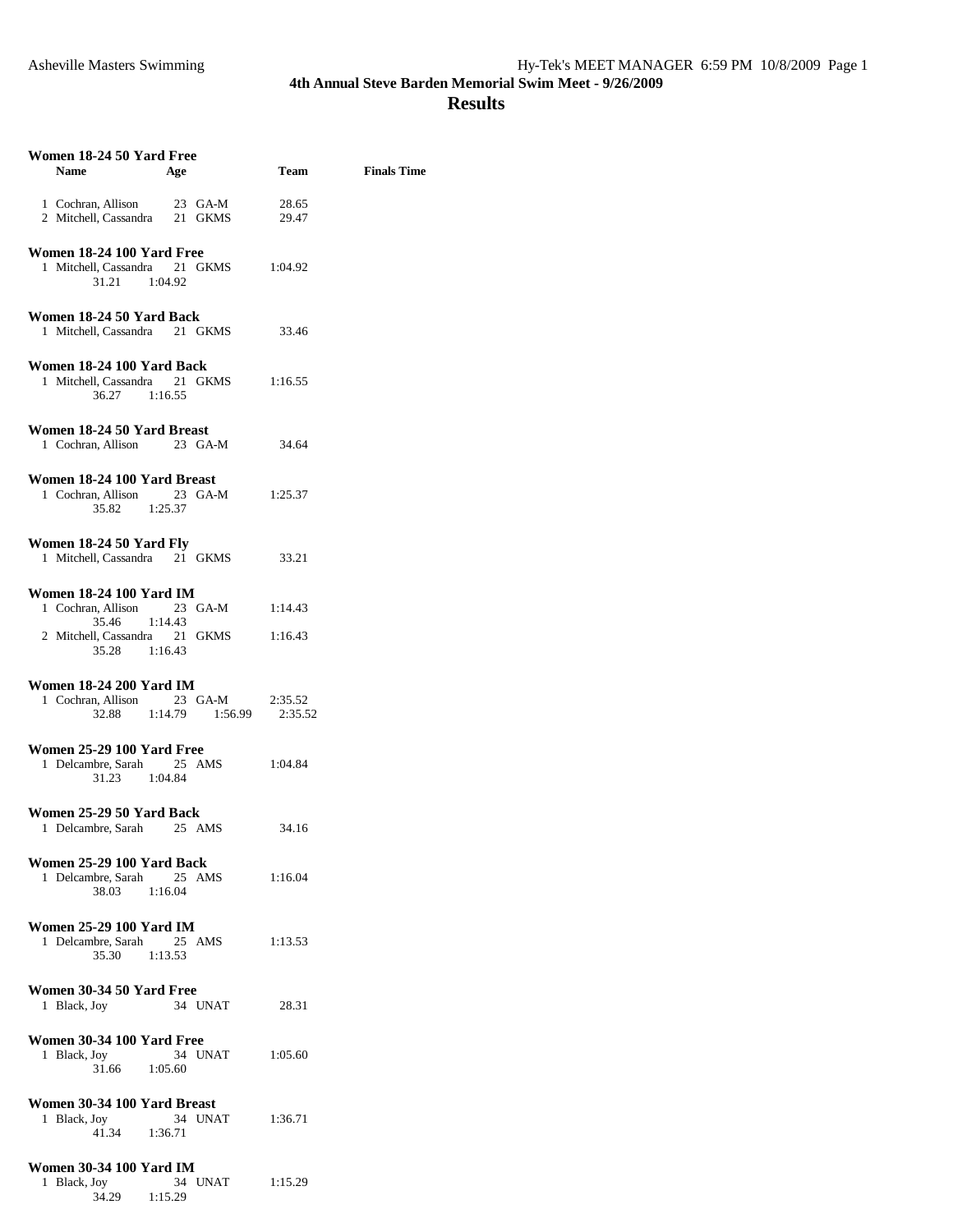| Women 35-39 50 Yard Free<br>1 Dempsey, Michelle 39 MAC                                         | 32.91              |  |
|------------------------------------------------------------------------------------------------|--------------------|--|
| <b>Women 35-39 100 Yard Free</b><br>1 Dempsey, Michelle 39 MAC<br>34.71 1:11.89                | 1:11.89            |  |
| Women 35-39 50 Yard Back<br>1 Dempsey, Michelle 39 MAC                                         | 41.45              |  |
| Women 35-39 100 Yard Back<br>1 Dempsey, Michelle 39 MAC<br>44.08 1:28.36                       | 1:28.36            |  |
| <b>Women 35-39 50 Yard Fly</b><br>1 Dempsey, Michelle 39 MAC                                   | 46.54              |  |
| Women 35-39 100 Yard IM<br>--- Dempsey, Michelle 39 MAC<br>43.63<br>DO                         | DQ                 |  |
| Women 40-44 50 Yard Free<br>1 Casey, Nancy<br>42 AMS                                           | 31.83              |  |
| Women 45-49 50 Yard Back<br>1 Whalen, Marie 47 AMS                                             | 36.66              |  |
| Women 45-49 50 Yard Breast<br>1 Whalen, Marie 47 AMS                                           | 40.68              |  |
| Women 45-49 100 Yard Breast<br>1 Whalen, Marie<br>47 AMS<br>41.98 1:28.88                      | 1:28.88            |  |
| <b>Women 45-49 50 Yard Fly</b><br>1 Whalen, Marie 47 AMS                                       | 37.08              |  |
| <b>Women 45-49 100 Yard IM</b><br>1 Whalen, Marie 47 AMS<br>36.16 1:17.80                      | 1:17.80            |  |
| Women 50-54 50 Yard Free<br>1 Burlingame, Sharon 52 GKMS                                       | 34.51              |  |
| <b>Women 50-54 200 Yard Free</b><br>1 Burlingame, Sharon 52 GKMS<br>39.97 1:23.68<br>2:07.59   | 2:48.72<br>2:48.72 |  |
| Women 50-54 100 Yard Back<br>1 Burlingame, Sharon 52 GKMS<br>38.85<br>1:18.57                  | 1:18.57            |  |
| Women 50-54 200 Yard Back<br>1 Burlingame, Sharon 52 GKMS<br>40.34<br>1:23.92<br>2:08.80       | 2:52.74<br>2:52.74 |  |
| Women 50-54 200 Yard Fly<br>1 Burlingame, Sharon 52 GKMS 3:19.29<br>44.49 1:35.50<br>2:27.87   | 3:19.29            |  |
| <b>Women 50-54 200 Yard IM</b><br>1 Burlingame, Sharon 52 GKMS<br>43.62<br>$1:30.54$ $2:22.47$ | 3:06.10<br>3:06.10 |  |
| Women 55-59 50 Yard Back                                                                       |                    |  |

| 1 Rogers, Jennie | 56 AMS | 41.64 |
|------------------|--------|-------|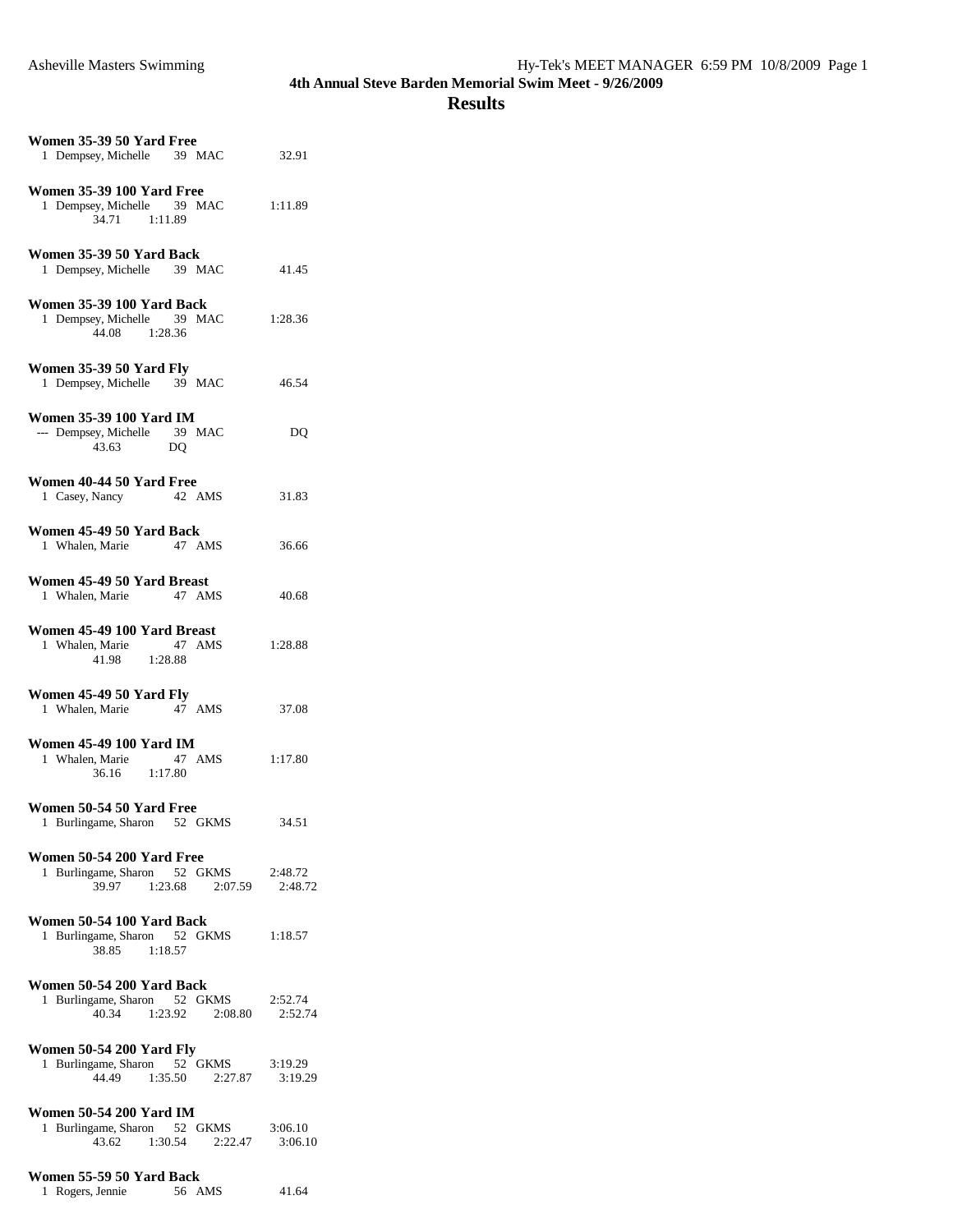| Women 55-59 100 Yard Back<br>1 Rogers, Jennie 56 AMS 1:29.11<br>43.69 1:29.11                 |                                       |                    |
|-----------------------------------------------------------------------------------------------|---------------------------------------|--------------------|
| Women 55-59 200 Yard Back<br>1 Rogers, Jennie 56 AMS 3:09.32<br>43.93 1:30.85 2:20.17 3:09.32 |                                       |                    |
| Women 80-84 100 Yard Breast<br>1 Dockendorf, Pat 82 RAMS<br>1:34.40 3:10.62                   |                                       | 3:10.62            |
| <b>Men 18-24 100 Yard Free</b><br>1 Smith, Roy<br>26.16 27.13                                 | 22 GKMS                               | 57.13              |
| <b>Men 25-29 50 Yard Free</b><br>1 Apelskog, Matthew 27 GCYM                                  |                                       | 27.47              |
| <b>Men 25-29 100 Yard Free</b><br>1 Apelskog, Matthew 27 GCYM 1:01.03<br>28.78 1:01.03        |                                       |                    |
| <b>Men 25-29 50 Yard Back</b><br>1 Apelskog, Matthew 27 GCYM                                  |                                       | 33.82              |
| <b>Men 25-29 100 Yard Back</b><br>1 Apelskog, Matthew 27 GCYM 1:20.49<br>38.43 1:20.49        |                                       |                    |
| Men 25-29 100 Yard Breast<br>1 Apelskog, Matthew 27 GCYM 1:21.61<br>38.18 1:21.61             |                                       |                    |
| <b>Men 25-29 50 Yard Fly</b><br>1 Apelskog, Matthew 27 GCYM 30.81                             |                                       |                    |
| <b>Men 25-29 100 Yard IM</b><br>1 Apelskog, Matthew 27 GCYM 1:11.19<br>32.16 1:11.19          |                                       |                    |
| <b>Men 30-34 50 Yard Free</b><br>1 Millican, Jacob 32 UNAT<br>2 Owen, Jeffrey<br>34           | AMS                                   | 24.62<br>26.31     |
| <b>Men 30-34 100 Yard Free</b><br>1 Millican, Jacob<br>25.57<br>54.26                         | 32 UNAT                               | 54.26              |
| 2 Owen, Jeffrey<br>27.61<br>57.46<br><b>Men 30-34 500 Yard Free</b>                           | 34 AMS                                | 57.46              |
| 1 Millican, Jacob<br>29.92<br>1:03.39<br>2:51.49<br>3:28.83<br>5:22.16<br>5:56.54             | 32 UNAT 5:56.54<br>1:38.57<br>4:06.48 | 2:14.60<br>4:44.59 |
| <b>Men 30-34 50 Yard Back</b><br>1 Millican, Jacob                                            | 32 UNAT                               | 31.32              |
| Men 30-34 50 Yard Breast<br>1 Owen, Jeffrey<br>2 Daene, Markus                                | 34 AMS<br>30 GKMS                     | 33.88<br>34.86     |
| Men 30-34 100 Yard Breast<br>1 Daene, Markus<br>35.56<br>1:15.15                              | 30 GKMS                               | 1:15.15            |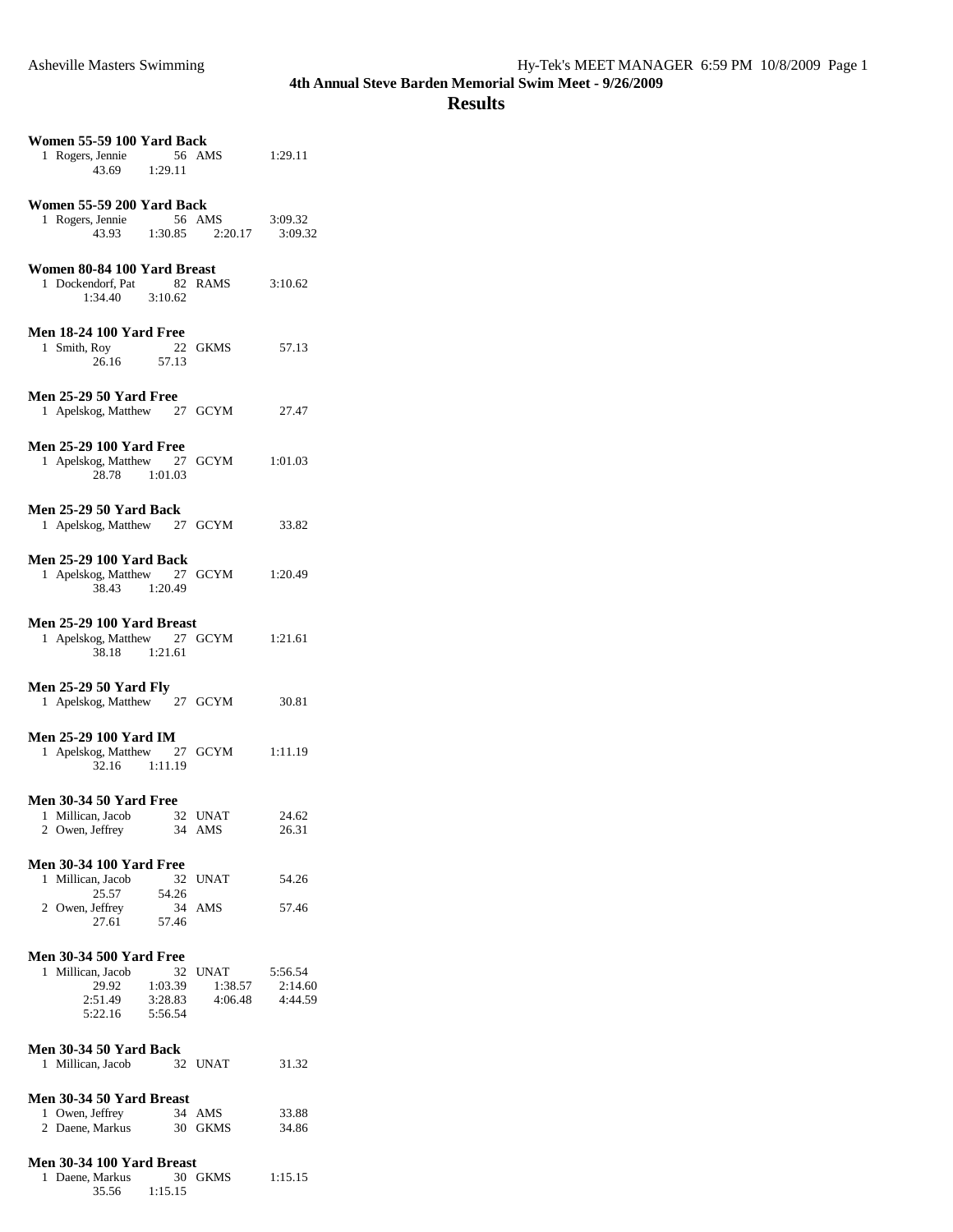| Men 30-34 200 Yard Breast<br>1 Daene, Markus<br>36.12                                                                | 30 GKMS 2:44.87<br>1:17.48 2:00.82 2:44.87 |                                          |
|----------------------------------------------------------------------------------------------------------------------|--------------------------------------------|------------------------------------------|
|                                                                                                                      |                                            |                                          |
| <b>Men 30-34 100 Yard Fly</b><br>1 Daene, Markus<br>31.37<br>1:11.76                                                 | 30 GKMS                                    | 1:11.76                                  |
| <b>Men 30-34 100 Yard IM</b><br>1 Owen, Jeffrey<br>34 AMS<br>$31.01 \qquad 1:06.05$                                  |                                            | 1:06.05                                  |
| <b>Men 30-34 200 Yard IM</b><br>1 Millican, Jacob<br>32<br>$32.08$ 1:10.04<br>2 Daene, Markus<br>30<br>30.19 1:12.08 | UNAT<br>1:54.97<br>GKMS<br>1:56.93         | 2:31.45<br>2:31.45<br>2:32.83<br>2:32.83 |
| <b>Men 35-39 50 Yard Free</b><br>1 Carlton, Craig                                                                    | 38 AMS                                     | 26.96                                    |
| <b>Men 35-39 100 Yard Free</b><br>1 Carlton, Craig<br>29.25 1:01.16                                                  | 38 AMS                                     | 1:01.16                                  |
| <b>Men 35-39 500 Yard Free</b><br>1 Carlton, Craig 38<br>34.48 1:12.42<br>3:10.51<br>6:32.20<br>5:53.03              | 38 AMS<br>1:51.30<br>$3:51.15$ $4:31.78$   | 6:32.20<br>2:30.78<br>5:12.78            |
| Men 35-39 50 Yard Breast<br>1 Carlton, Craig<br>38 AMS                                                               |                                            | 37.72                                    |
| <b>Men 35-39 100 Yard IM</b><br>1 Carlton, Craig<br>36.72 1:16.07                                                    | 38 AMS                                     | 1:16.07                                  |
| Men 40-44 50 Yard Free<br>1 Haynes, David<br>2 Curtis, Russ                                                          | 44 NCST<br>43 AMS                          | 23.48<br>25.44                           |
| <b>Men 40-44 100 Yard Free</b><br>1 Curtis, Russ<br>26.35<br>54.93                                                   | 43 AMS                                     | 54.93                                    |
| <b>Men 40-44 200 Yard Free</b><br>1 Pulsifer, Andrew<br>27.24<br>56.95                                               | 43 AMS<br>1:27.45                          | 1:57.35<br>1:57.35                       |
| Men 40-44 50 Yard Back<br>1 Sherry, Tom<br>2 Curtis, Russ                                                            | 42 AMS<br>43 AMS                           | 29.16<br>30.91                           |
| <b>Men 40-44 100 Yard Back</b><br>1 Sherry, Tom<br>31.98<br>1:03.69<br>2 Haynes, David                               | 42 AMS<br>44 NCST                          | 1:03.69<br>1:06.62                       |
| 1:06.62<br>33.06<br><b>Men 40-44 200 Yard Back</b><br>1 Pulsifer, Andrew<br>30.48<br>1:02.59                         | 43 AMS<br>1:35.90                          | 2:09.20<br>2:09.20                       |
| Men 40-44 50 Yard Breast                                                                                             |                                            |                                          |

| $\cdots$       |        |       |
|----------------|--------|-------|
| 1 Curtis, Russ | 43 AMS | 31.37 |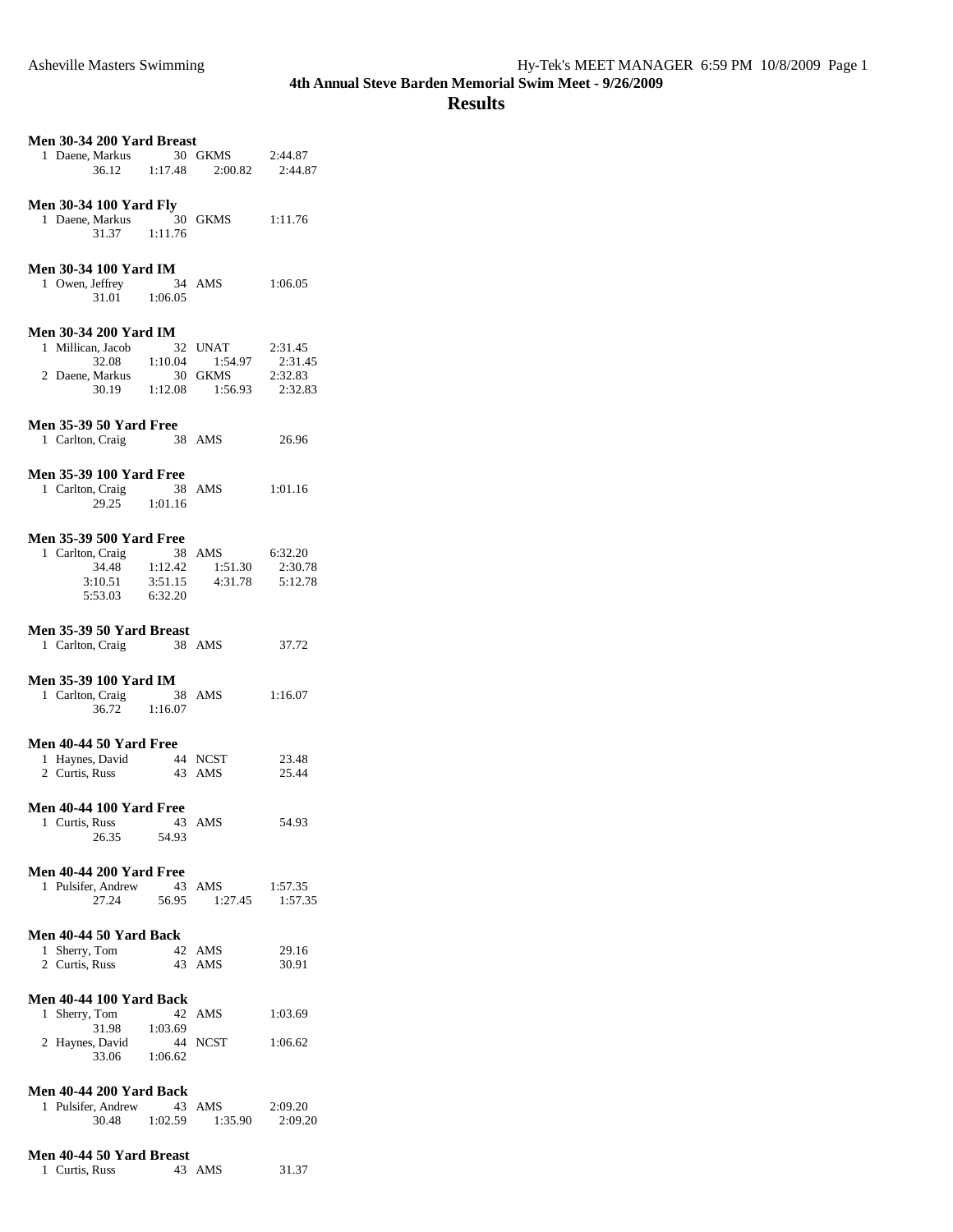| Men 40-44 200 Yard Breast                          |               |                     |                |  |
|----------------------------------------------------|---------------|---------------------|----------------|--|
| 1 Pulsifer, Andrew                                 |               | 43 AMS              | 2:30.11        |  |
| 33.93                                              | 1:11.94       | 1:51.27             | 2:30.11        |  |
|                                                    |               |                     |                |  |
| <b>Men 40-44 50 Yard Fly</b>                       |               |                     |                |  |
| 1 Sherry, Tom                                      | 42            | AMS                 | 26.45          |  |
| 2 Curtis, Russ                                     |               | 43 AMS              | 27.30          |  |
|                                                    |               |                     |                |  |
| <b>Men 40-44 100 Yard Fly</b>                      |               |                     |                |  |
| 1 Sherry, Tom<br>28.59                             | 42            | AMS                 | 1:00.62        |  |
| 2 Haynes, David                                    | 1:00.62       | 44 NCST             | 1:04.10        |  |
| 30.48                                              | 1:04.10       |                     |                |  |
|                                                    |               |                     |                |  |
| <b>Men 40-44 200 Yard Fly</b>                      |               |                     |                |  |
| 1 Pulsifer, Andrew                                 |               | 43 AMS              | 2:11.84        |  |
|                                                    |               |                     |                |  |
| <b>Men 40-44 100 Yard IM</b>                       |               |                     |                |  |
| 1 Haynes, David                                    |               | 44 NCST             | 1:00.34        |  |
| 28.34<br>2 Curtis, Russ                            | 1:00.34       |                     |                |  |
| 29.54                                              | 43<br>1:03.17 | AMS                 | 1:03.17        |  |
| 3 Sherry, Tom                                      |               | 42 AMS              | 1:07.60        |  |
| 29.28                                              | 1:07.60       |                     |                |  |
|                                                    |               |                     |                |  |
| <b>Men 40-44 200 Yard IM</b>                       |               |                     |                |  |
| 1 Pulsifer, Andrew                                 | 43 AMS        |                     | 2:12.93        |  |
| 28.17                                              | 1:02.41       | 1:40.96             | 2:12.93        |  |
|                                                    |               |                     |                |  |
| <b>Men 45-49 50 Yard Free</b>                      |               |                     |                |  |
| 1 Stose, Gil<br>2 Ericson, Dave                    |               | 48 UNAT<br>48 UNAT  | 26.99<br>30.56 |  |
|                                                    |               |                     |                |  |
| <b>Men 45-49 100 Yard Free</b>                     |               |                     |                |  |
| 1 Brinkman, John                                   | 49            | WHA                 | 57.79          |  |
| 28.57                                              | 57.79         |                     |                |  |
| 2 Hartley, Larry                                   | - 49          | AMS                 | 1:01.46        |  |
| 29.39                                              | 1:01.46       |                     |                |  |
|                                                    |               |                     |                |  |
| <b>Men 45-49 200 Yard Free</b><br>1 Ericson, Dave  | 48            | UNAT                | 2:41.14        |  |
| 35.58                                              | 1:16.06       | 2:00.55             | 2:41.14        |  |
|                                                    |               |                     |                |  |
| <b>Men 45-49 500 Yard Free</b>                     |               |                     |                |  |
| 1<br>Hartley, Larry                                | 49            | AMS                 | 6:07.86        |  |
| 31.17                                              | 1:07.37       | 1:45.42             | 2:23.93        |  |
| 3:01.63                                            |               | $3:39.38$ $4:17.62$ | 4:55.29        |  |
| 5:32.90                                            | 6:07.86       |                     |                |  |
|                                                    |               |                     |                |  |
| <b>Men 45-49 100 Yard Back</b><br>1 Brinkman, John |               | 49 WHA              | 1:05.32        |  |
| 32.88                                              | 1:05.32       |                     |                |  |
|                                                    |               |                     |                |  |
| Men 45-49 50 Yard Breast                           |               |                     |                |  |
| 1 Ericson, Dave                                    |               | 48 UNAT             | 40.85          |  |
|                                                    |               |                     |                |  |
| Men 45-49 100 Yard Breast                          |               |                     |                |  |
| Brinkman, John<br>1.                               | 49            | WHA                 | 1:13.95        |  |
| 36.29                                              | 1:13.95<br>46 |                     |                |  |
| 2 McNamara, Paul<br>36.12                          | 1:16.89       | UNAT                | 1:16.89        |  |
|                                                    |               |                     |                |  |
| <b>Men 45-49 50 Yard Fly</b>                       |               |                     |                |  |
| 1 McNamara, Paul                                   |               | 46 UNAT             | 28.29          |  |
|                                                    |               |                     |                |  |
| <b>Men 45-49 100 Yard IM</b>                       |               |                     |                |  |
| 1 Brinkman, John                                   | 49            | WHA                 | 1:05.80        |  |
| 31.36                                              | 1:05.80       |                     |                |  |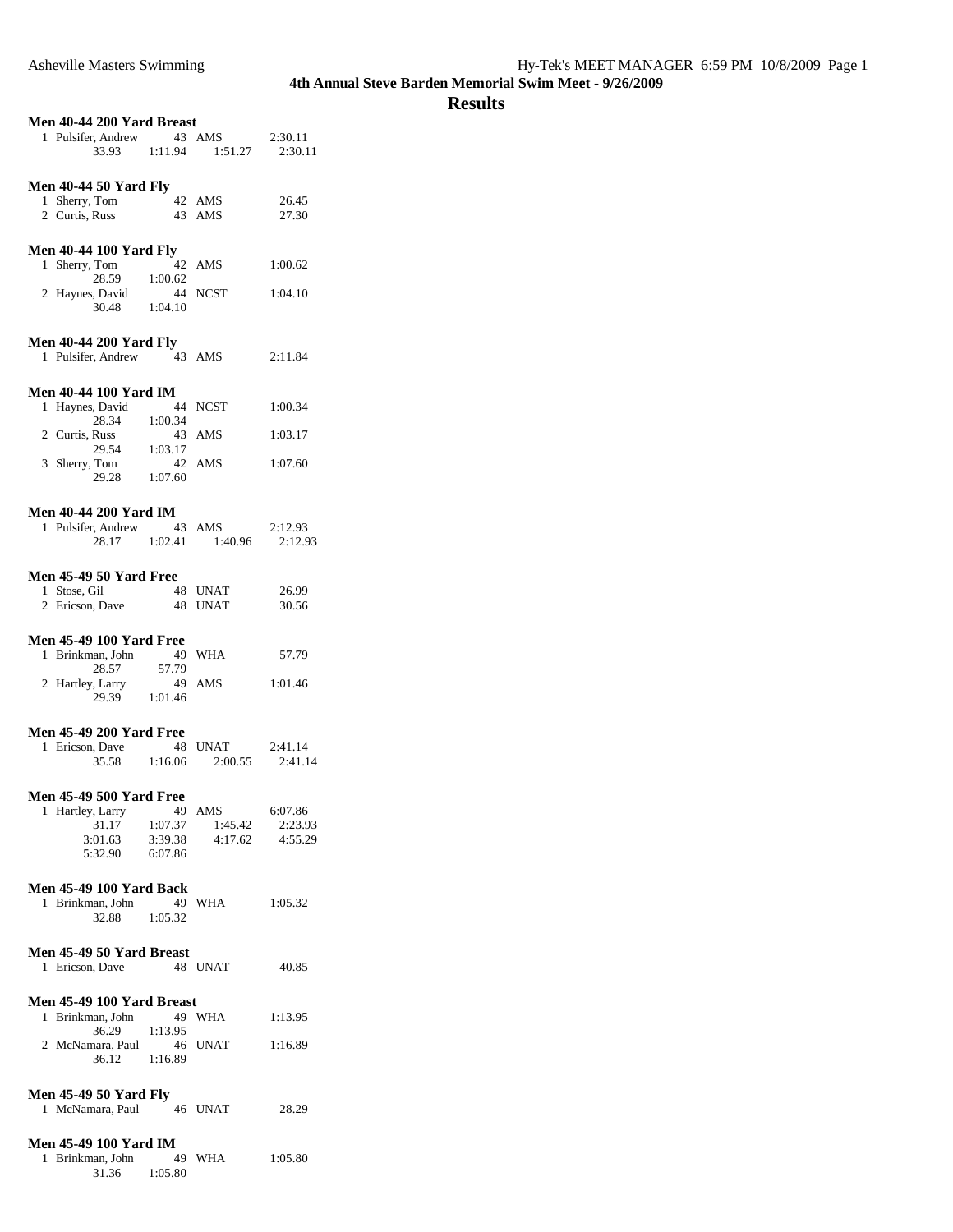|                                              | <b>Men 50-54 100 Yard Free</b> |                 |                    |
|----------------------------------------------|--------------------------------|-----------------|--------------------|
| 1 Wylie, Stuart 51<br>38.05 1:21.86          |                                | GKMS            | 1:21.86            |
| <b>Men 50-54 500 Yard Free</b>               |                                |                 |                    |
| 1 Jones, Judd                                |                                | 51 GKMS 5:56.84 |                    |
| 33.65 1:10.05                                |                                | 1:47.43         | 2:24.79            |
| 3:01.33                                      | 3:37.38                        | 4:12.71         | 4:48.13            |
| 5:23.44                                      | 5:56.84                        |                 |                    |
|                                              |                                |                 |                    |
| <b>Men 50-54 50 Yard Back</b>                |                                |                 |                    |
| 1 Jones, Judd                                | 51                             | <b>GKMS</b>     | 30.44              |
| 2 Wylie, Stuart                              |                                | 51 GKMS         | 43.91              |
|                                              |                                |                 |                    |
| <b>Men 50-54 100 Yard Back</b>               |                                |                 |                    |
| 1 Jones, Judd                                |                                | 51 GKMS         | 1:06.34            |
| $32.20$ 1:06.34                              |                                |                 |                    |
| 2 Wylie, Stuart                              |                                | 51 GKMS         | 1:41.45            |
| 50.07                                        | 1:41.45                        |                 |                    |
|                                              |                                |                 |                    |
| <b>Men 50-54 200 Yard Back</b>               |                                |                 |                    |
| 1 Jones, Judd                                |                                | 51 GKMS         | 2:25.44            |
| 33.66 1:09.85                                |                                | 1:47.60         | 2:25.44            |
|                                              |                                |                 |                    |
|                                              |                                |                 |                    |
| Men 50-54 50 Yard Breast<br>1 Adanson, Kenet |                                | 51 AMS          | 35.69              |
|                                              |                                |                 |                    |
|                                              |                                |                 |                    |
| Men 50-54 100 Yard Breast                    |                                |                 |                    |
| 1 Adanson, Kenet                             | 51 AMS                         |                 | 1:18.29            |
| 36.78                                        | 1:18.29                        |                 |                    |
|                                              |                                |                 |                    |
| Men 50-54 200 Yard Breast                    |                                |                 |                    |
| 1 Adanson, Kenet                             |                                | 51 AMS          | 2:58.06            |
| 38.28 1:24.71                                |                                | 2:12.37         | 2:58.06            |
|                                              |                                |                 |                    |
| <b>Men 50-54 100 Yard IM</b>                 |                                |                 |                    |
|                                              |                                |                 |                    |
| 1 Jones, Judd                                |                                | 51 GKMS         | 1:07.33            |
| 30.91 1:07.33                                |                                |                 |                    |
|                                              |                                |                 |                    |
| <b>Men 60-64 100 Yard Free</b>               |                                |                 |                    |
| 1 Pillmore, Billl                            |                                | 61 AMS          | 1:02.80            |
| 30.03 1:02.80                                |                                |                 |                    |
|                                              |                                |                 |                    |
|                                              |                                |                 |                    |
| <b>Men 60-64 200 Yard Free</b>               |                                |                 |                    |
| 1 Conover, Steve<br>36.65                    | 1:17.72                        | 60 UNAT         | 2:40.70<br>2:40.70 |
|                                              |                                | 1:59.94         |                    |
|                                              |                                |                 |                    |
| <b>Men 60-64 500 Yard Free</b>               |                                |                 |                    |
| 1 McAbee, Phil                               | 60                             | <b>GKMS</b>     | 7:05.06            |
| 37.96                                        | 1:19.20                        | 2:02.04         | 2:45.66            |
| 3:29.34                                      | 4:13.04                        | 4:56.66         | 5:41.51            |
| 6:25.04                                      | 7:05.06                        |                 |                    |
|                                              |                                |                 |                    |
| <b>Men 60-64 50 Yard Back</b>                |                                |                 |                    |
| 1 Pillmore, Billl                            | 61                             | AMS             | 34.33              |
| 2 McAbee, Phil                               |                                | 60 GKMS         | 38.95              |
|                                              |                                |                 |                    |
| Men 60-64 100 Yard Back                      |                                |                 |                    |
| 1 Pillmore, Billl                            |                                | 61 AMS          | 1:13.89            |
| 36.06                                        | 1:13.89                        |                 |                    |
|                                              |                                |                 |                    |
| <b>Men 60-64 200 Yard Back</b>               |                                |                 |                    |
| 1 Conover, Steve                             | 60                             | UNAT            | 3:26.89            |
| 50.32                                        | 1:42.67                        | 2:35.00         | 3:26.89            |
| Men 60-64 50 Yard Breast                     |                                |                 |                    |

| 1 McAbee, Phil | 60 GKMS | 43.98 |
|----------------|---------|-------|
|                |         |       |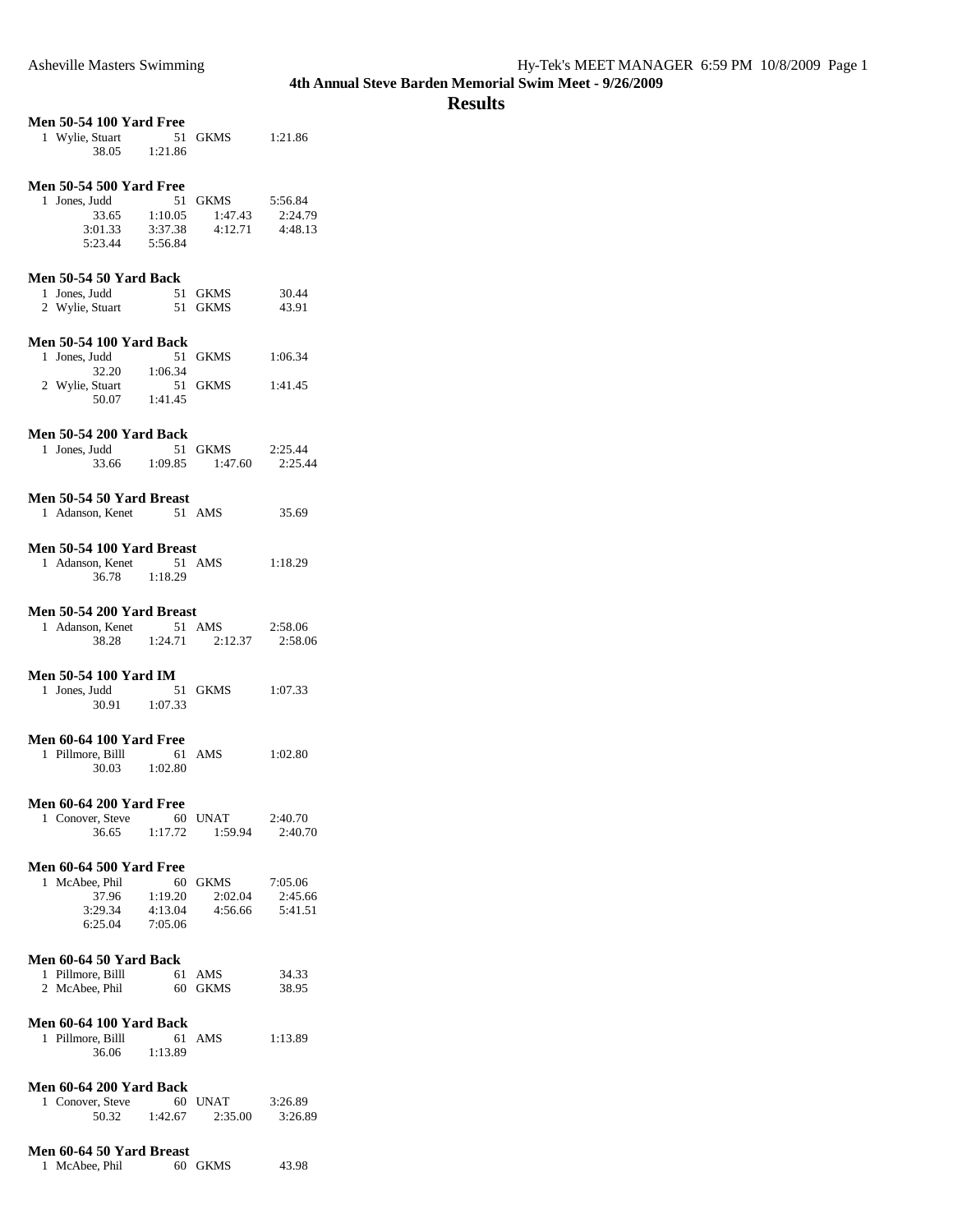#### **Results**

| Men 60-64 200 Yard Breast                         |                                    |                    |  |
|---------------------------------------------------|------------------------------------|--------------------|--|
| 1 Conover, Steve 60 UNAT<br>52.27 1:51.46 2:51.82 |                                    | 3:52.74            |  |
|                                                   |                                    | 3:52.74            |  |
|                                                   |                                    |                    |  |
| <b>Men 60-64 50 Yard Fly</b>                      |                                    |                    |  |
| 1 McAbee, Phil                                    | 60 GKMS                            | 36.50              |  |
|                                                   |                                    |                    |  |
| <b>Men 60-64 100 Yard Fly</b>                     |                                    |                    |  |
| 1 McAbee, Phil 60 GKMS<br>44.05 1:32.88           |                                    | 1:32.88            |  |
|                                                   |                                    |                    |  |
| <b>Men 60-64 200 Yard Fly</b>                     |                                    |                    |  |
| 1 Conover, Steve 60 UNAT                          |                                    | 7:30.66            |  |
|                                                   |                                    |                    |  |
| <b>Men 60-64 100 Yard IM</b>                      |                                    |                    |  |
| 1 McAbee, Phil 60 GKMS                            |                                    | 1:25.64            |  |
| 40.68 1:25.64                                     |                                    |                    |  |
|                                                   |                                    |                    |  |
| <b>Men 60-64 400 Yard IM</b>                      |                                    |                    |  |
| 1 Conover, Steve 60 UNAT<br>43.07 1:35.21 2:30.93 | 2:30.93                            | 7:00.46            |  |
| 4:28.30<br>5:31.70                                | 6:17.40                            | 3:26.61<br>7:00.46 |  |
|                                                   |                                    |                    |  |
| <b>Men 65-69 50 Yard Free</b>                     |                                    |                    |  |
| 1 Weiss, Edward 68 AMS                            |                                    | 47.21              |  |
|                                                   |                                    |                    |  |
| Men 65-69 50 Yard Breast                          |                                    |                    |  |
| 1 Weiss, Edward<br>68 AMS                         |                                    | 51.31              |  |
|                                                   |                                    |                    |  |
| Men 85-89 50 Yard Back                            |                                    |                    |  |
| 1 Scherbarth, James 86 RAMS                       |                                    | 1:04.68            |  |
|                                                   |                                    |                    |  |
| <b>Men 85-89 200 Yard Back</b>                    |                                    |                    |  |
| 1 Scherbarth, James 86 RAMS                       |                                    | 5:21.11            |  |
| $1:10.17$ $2:29.19$ $3:58.38$                     |                                    | 5:21.11            |  |
|                                                   |                                    |                    |  |
| Women 18+200 Yard Medley Relay<br>1 AMS           | A                                  |                    |  |
| Delcambre, Sarah W25                              | Rogers, Jennie W56                 | 2:31.58            |  |
| Whalen, Marie W47 Casey, Nancy W42                |                                    |                    |  |
| 35.20 1:20.24 1:59.61                             |                                    | 2:31.58            |  |
|                                                   |                                    |                    |  |
| Men 18+200 Yard Free Relay                        |                                    |                    |  |
| 1 AMS                                             | А                                  | 1:47.31            |  |
| Sherry, Tom M42                                   | Pillmore, Billl M61                |                    |  |
| Pulsifer, Andrew M43                              | Owen, Jeffrey M34                  |                    |  |
| 26.55<br>51.06                                    | 1:18.06                            | 1:47.31            |  |
| 2 GKMS                                            | А                                  | 1:48.36            |  |
| Jones, Judd M51<br>Daene, Markus M30              | McAbee, Phil M60<br>Smith, Roy M22 |                    |  |
| 26.55<br>57.99                                    | 1:24.52                            | 1:48.36            |  |
| 3<br>AMS                                          | В                                  | 2:14.96            |  |
| Adanson, Kenet M51                                | Carlton, Craig M38                 |                    |  |
| Weiss, Edward M68                                 | Hartley, Larry M49                 |                    |  |
| 47.69<br>1:19.26                                  | 1:46.60                            | 2:14.96            |  |
|                                                   |                                    |                    |  |
| Men 18+400 Yard Free Relay                        |                                    |                    |  |
| 1<br>AMS<br>Owen. Jeffrey M34                     | А<br>Carlton, Craig M38            | 4:09.19            |  |
|                                                   |                                    |                    |  |

|                 | Owen, Jeffrey M34 |                    | Carlton, Craig M38 |         |
|-----------------|-------------------|--------------------|--------------------|---------|
| Sherry, Tom M42 |                   | Hartley, Larry M49 |                    |         |
|                 | 27.90             | 58.74              | 1:29.59            | 2:03.04 |
|                 | 2:37.95           | 3:13.01            | 3:39.70            | 4:09.19 |

#### **Men 18+ 200 Yard Medley Relay**

| <b>GKMS</b>      |         | А                  | 2:04.23 |
|------------------|---------|--------------------|---------|
| Jones, Judd M51  |         | Daene, Markus M30  |         |
| McAbee, Phil M60 |         | Smith, Roy M22     |         |
| 30.64            | 1:04.60 | 2:04.23            | 2:04.23 |
| $- AMS$          |         | A                  | DO      |
| Curtis, Russ M43 |         | Adanson, Kenet M51 |         |